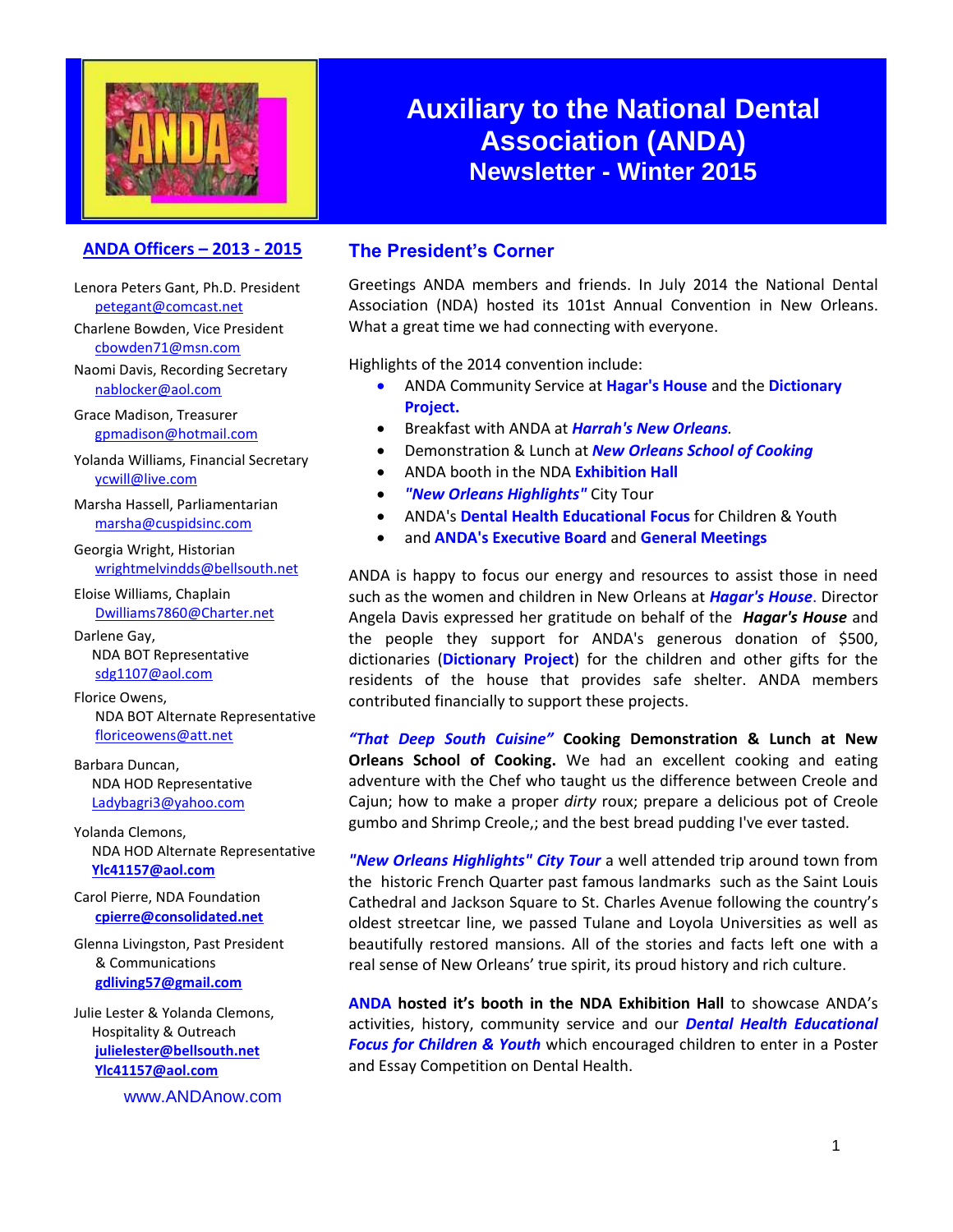**ANDA business meetings** brought forth new ideas and renewed commitment to continue to expand ANDA's reach through community service, education, scholarships for minority dental students and membership growth. Specifics include:

- Community Service that suipports established organizations in the citieis where the convention is held.
- Educational Outreach will expand through the Dental Health competitions hosted by ANDA will be open to students in local schools and social organizations.
- Dental student scholarships have historically been a primary area of support by ANDA. Applications to receive them has declined over the last few years, this year there were none. Information was displayed oin the Exhibit Hall, a number of students signed up to receive more informaiton. An intentional effort will be made this year to reach students via SNDA, school of dentistry minority recruiting directors, as well as the traditional methods of admission and financial aid offices in the schools.
- ANDA membership growth efforts will continue through communications via social and electronic media prior to conventions; and through activities at the conventions.











**Hagar's House "New Orleans Highlights" City Tour**

Looking ahead, it's time to put the 2015 NDA/ANDA convention on your calendar. The tentative schedule is listed below. ANDA activities are still being confirmed. However, the children and youth program information is available now. One of our greatest struggles in recent years has been having enough participants to offer a program for our children. This year we have made plans but can only offer them if enough people commit to supporting the program by bringing their children and signing up in ADVANCE.



## NDA 102nd Annual Convention **ANDA 2015 Schedule of Events July 24 - 27, 2015**

**Friday, July 24, 2015** 9:00 am - 5:00 pm **Spouse, Children and Guest Registration** 9:00 am - 11:00 am **Community Service Project** 1:00 pm - 3:00 pm **ANDA Executive Board Meeting** 3:30 pm - 4:30 pm **Happy Hour with ANDA (ANDA members only)**

#### **Saturday, July 25, 2015**

9:00 am - 5:00 pm **Spouse, Children and Guest Registration** 11:00 am - 4:00 pm **Auxiliary Exhibit Hall**